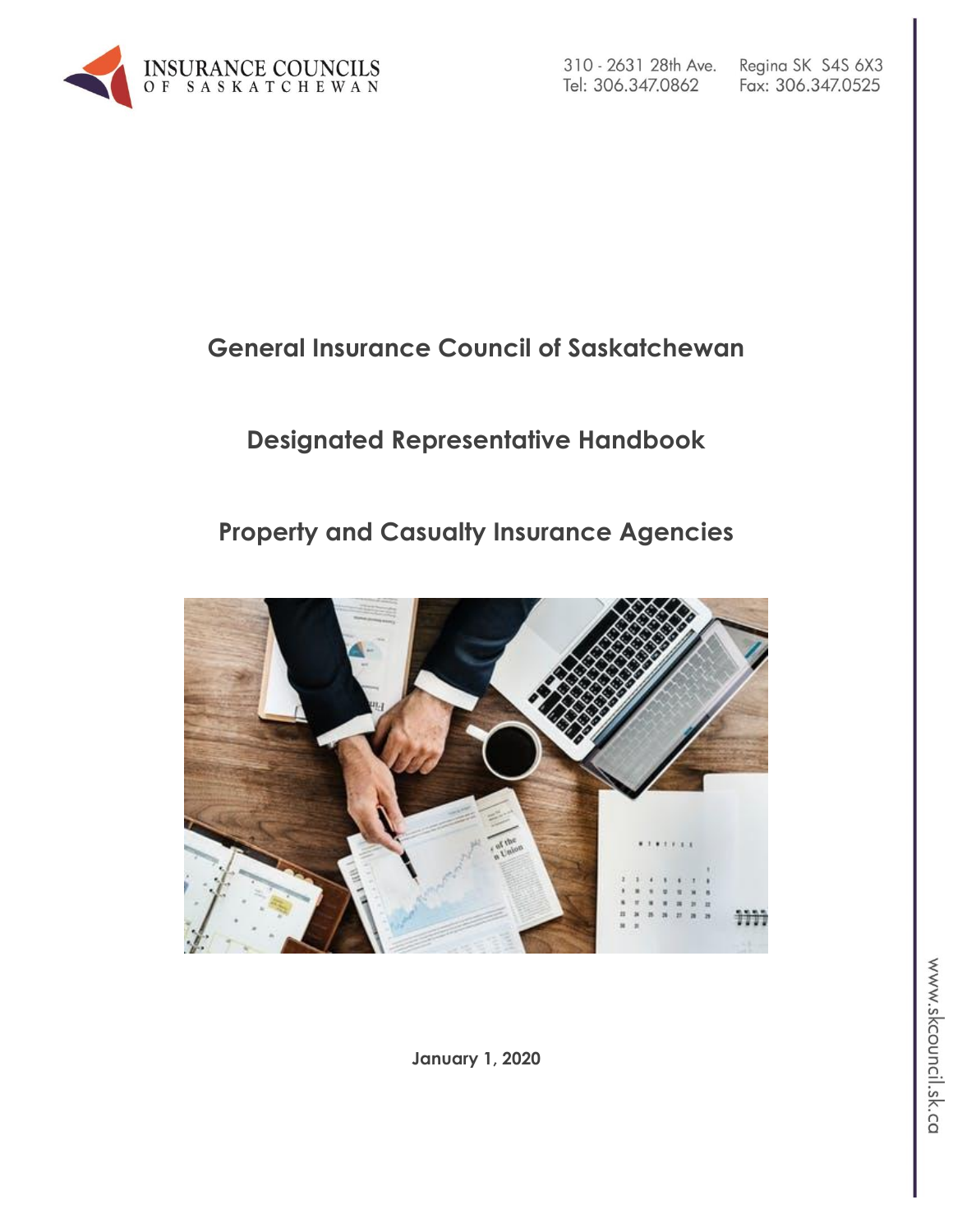## **Table of Contents**

| <b>Forward</b>                                                                                                                                                                              | Page 3  |
|---------------------------------------------------------------------------------------------------------------------------------------------------------------------------------------------|---------|
| <b>Principles</b>                                                                                                                                                                           |         |
| <b>Principle 1</b> – All Licensees must adhere to the Fair Treatment of Customers<br>Guiding Principles                                                                                     | Page 4  |
| <b>Principle 2 -</b> Only persons licensed as an insurance agent can act as an<br>insurance agent or broker                                                                                 | Page 5  |
| <b>Principle 3 –</b> Licence applications, annual reporting and transfer of<br>recommendation forms are filed, and prescribed fees and fines are paid in<br>accordance with the Regulations | Page 6  |
| <b>Principle 4 –</b> Licensees comply with the Insurance Legislation and any other<br>legislation governing their business practices                                                        | Page 7  |
| <b>Principle 5 –</b> Licensees are provided with, and use, all information respecting<br>insurance that is necessary to properly conduct insurance business                                 | Page 9  |
| <b>Principle 6 -</b> All agency books, records and accounts are maintained in<br>accordance with the Insurance Legislation                                                                  | Page 10 |
| <b>Principle 7 –</b> Errors and omissions insurance is maintained by the agency in<br>accordance with the Regulations                                                                       | Page 11 |
| <b>Principle 8 –</b> Appropriate procedures are established by the agency and<br>followed such that the requirements of Principles 1-7 are met                                              | Page 12 |
| Appendix A - Changes to the DR                                                                                                                                                              | Page 14 |
| Appendix B - Operating Principles for the DR                                                                                                                                                | Page 15 |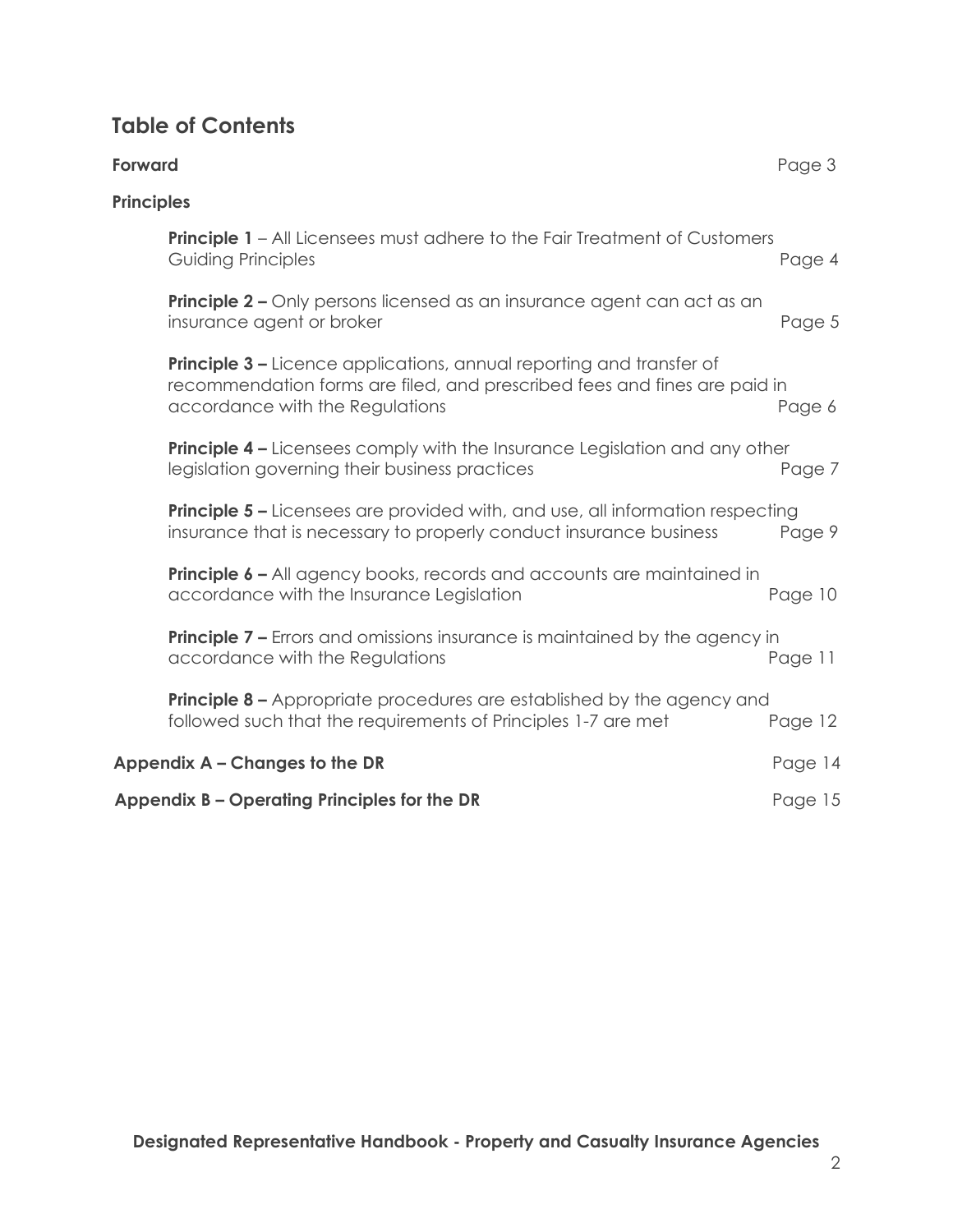#### **Forward**

With the proclamation of the new Insurance Act the Designated Representative ("DR") takes on more defined responsibilities as it relates to the insurance activities of the Agency.

The purpose of this Designated Representative Handbook ("Handbook") is to summarize those responsibilities and provide guidance to the DR in what is expected of them. Appendix B (attached) of the General Insurance Council Bylaws ("the Bylaws") outlines the eight (8) Operating Principles for the DR. This Handbook expands on those Principles in establishing professional standards for the management of a Property and Casualty Insurance Agency.

To fulfill your obligations, the DR must be familiar with *The Insurance Act* ("Act"), *The Insurance Regulations* ("Regulations"), and the Bylaws. For the sake of simplicity, in this Handbook these documents are referred to collectively as the "Insurance Legislation".

The DR should also be familiar with the General Insurance Council ("GICS") Agent Code of Conduct.

Section 5-6(4) of the Regulations outlines the specific responsibilities of the DR. The DR shall do all the following:

(a) assume responsibility for the management and supervision of the business;

(b) establish appropriate standards relating to the supervision of other licensees employed by the business or engaged as independent contractors of the business, taking into account:

- (i) the levels of qualification, education and experience of the licensees;
- (ii) the nature of the insurance business being conducted; and
- (iii) the requirements of the Act and these Regulations; and

(c) establish appropriate standards relating to the delegation of his or her duties.

The GICS holds the DR accountable for the actions of the agency, for insurance activities under their supervision and management, and for Fair Treatment of Customers.

This Handbook outlines those obligations. Considering the type of insurance products and services offered and the nature, size and complexity of the agency, this Handbook also gives the DR latitude to determine the processes and controls required to meet those obligations.

#### **Delegation of Designated Representative Duties**

The DR may delegate their duties to other persons associated with the agency. While the duties may be delegated the ultimate responsibility for the duties outlined in this Handbook remain with the DR.

The DR must establish appropriate standards relating to their delegation.

#### **Designated Representative Handbook - Property and Casualty Insurance Agencies**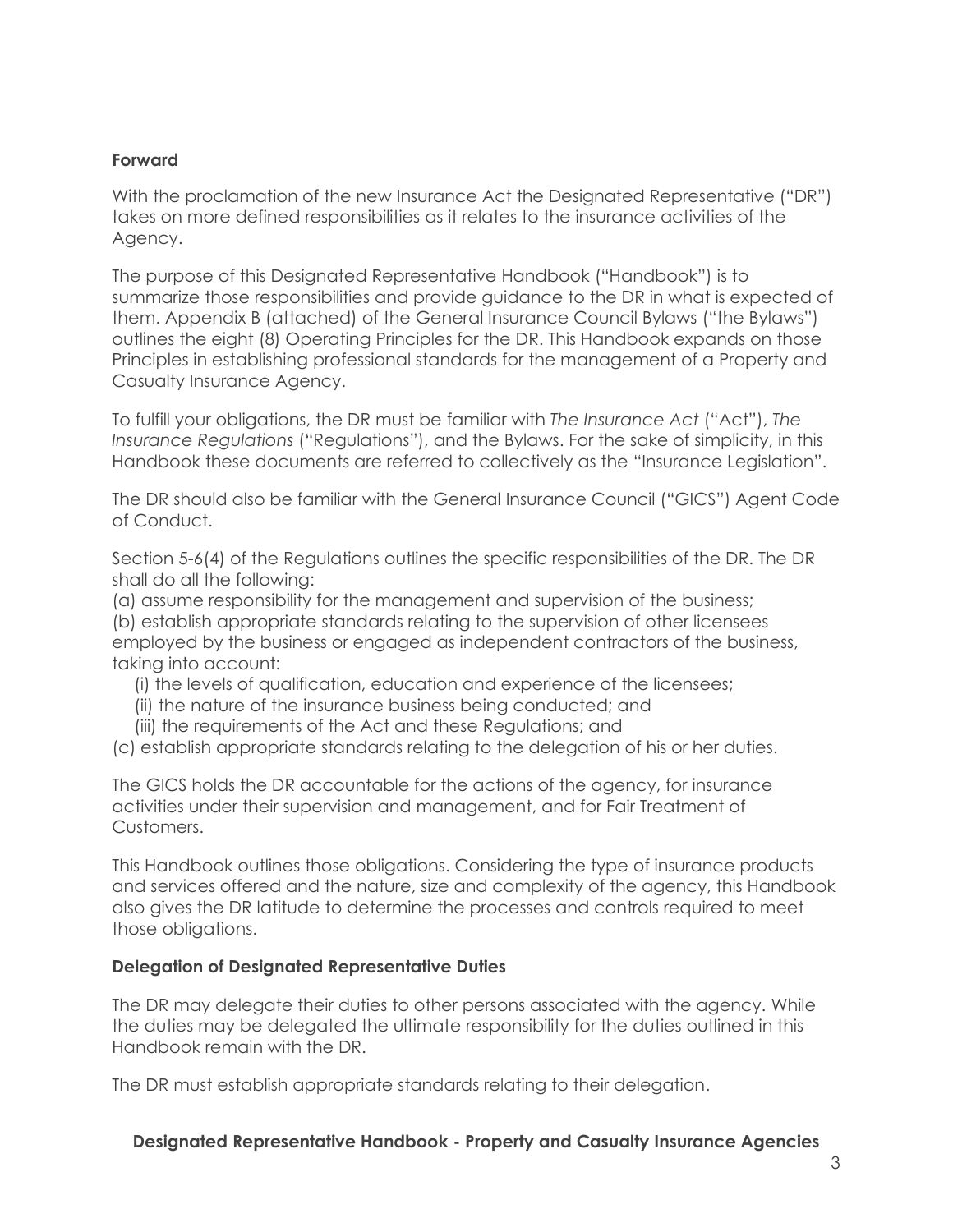#### **Principle 1 – All Licensees must adhere to the Fair Treatment of Customers Guiding Principles**

The DR must ensure that the agency adheres to the following principles from the Fair Treatment of Customers Guidance document.

#### **Customer outcomes and expectations**

- ➢ Governance and Business Culture
- ➢ Conflicts of Interest
- ➢ Outsourcing
- ➢ Design of Insurance Product
- ➢ Distribution Strategies
- ➢ Disclosure to Customer
- ➢ Protection of Personal Information
- ➢ Product Promotion
- ➢ Advice
- ➢ Disclosure to Policyholder
- ➢ Claims Handling and Settlement
- ➢ Complaints Handling and Dispute Resolution

In Canada, the conduct of business in insurance is the exclusive authority of the provinces and territories. However, regulators within each jurisdiction share a common set of expectations pertaining to the conduct of business to ensure the fair treatment of customers.

In the Fall of 2018, the Canadian Council of Insurance Regulators ("CCIR") and the Canadian Insurance Services Regulatory Organizations ("CISRO") jointly published a document entitled *"Guidance: Conduct of Insurance Business and Fair Treatment of Customers"* ("guidance document"). This guidance is based on Insurance Core Principles of the International Association of Insurance Supervisors.

CCIR and CISRO provided this guidance to support insurers and licensees in achieving the fair treatment of customers while complying with existing laws and regulations. It also aims at strengthening public trust and consumer confidence and minimizing reputational risks.

The Insurance Councils of Saskatchewan ("Council") have fully endorsed the principles outlined in the guidance document. The Fair Treatment of Customers guidance is included in this Handbook as an overarching principle for the DR to follow. The DR is to ensure that all licensees within their agency also follow the guidance. Schedule B of the GICS Bylaws outlines the Operation Principles for the DR.

The guidance at section 6 speaks to **Customer outcomes and expectations** for both insurance companies and insurance agencies/brokerages. These customer outcomes and expectations form the Principles identified above.

The majority of **Customer outcomes and expectations** are relevant to your business. Areas such as Outsourcing, Design of Insurance Product and Claims Handling and Settlement may have little, if any relevance to your business.

The full CCIR/CISRO guidance document can be accessed at: <https://www.skcouncil.sk.ca/> -- Fair Treatment of Customers Guideline

#### **Designated Representative Handbook - Property and Casualty Insurance Agencies**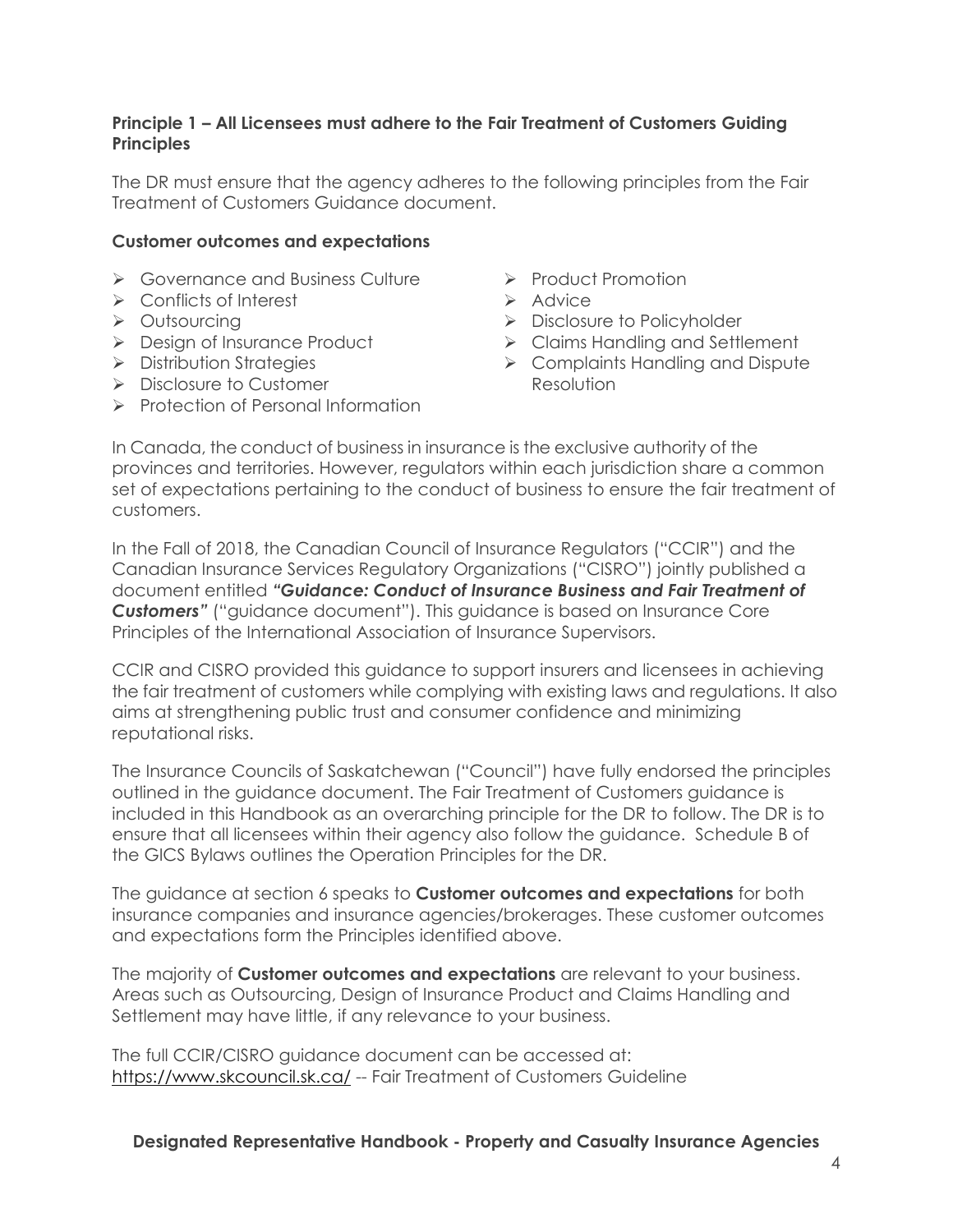#### **Principle 2 – Only persons licensed as an insurance agent may act as an insurance agent or broker**

### **Guidelines**

A DR is responsible to ensure that all persons associated with the agency that act in the capacity of an insurance agent are licensed with the GICS and that these persons maintain this licence in accordance with the Insurance Legislation.

The definition of insurance agent in the Act as it relates to a Property and Casualty Agency is:

*"Insurance Agent" ("agent") as defined in the Act means any person who for any compensation and through any medium does one or more of the following:* 

- *acts or aids in any manner in soliciting, negotiating, effecting or procuring the making of any contract of insurance or reinsurance or the continuance or renewal of a contract of insurance or reinsurance on behalf of an insurer, potential insured or insured, whether or not the person has agreements with insurers allowing the person to bind coverage and countersign insurance documents on behalf of insurers;*
- *holds himself, herself or itself out as an insurance agent, broker or consultant;*
- *provides advice to a person with respect to a specific insurance policy, plan or program;*
- *evaluates or manages insurance risks on behalf of an insured;*
- *transmits for another person an application for or a policy of insurance to or from an insurer;*
- *retains as compensation any portion of a premium received by the person; or,*
- *enrols individuals in prescribed contracts of insurance.*

The following are not considered within the definition of an insurance agent:

- a lawyer, accountant or actuary entitled to practise his or her profession in Saskatchewan with respect to activities that are undertaken in the course of, and are a part of, the practice of his or her profession;
- a licensed insurance adjuster acting within the authority of his or her licence; or
- an employee of a licensed insurance agent, adjuster or business when the employee is acting for or on behalf of his or her employer and is engaged solely in the performance of clerical or administrative duties for his or her employer;

#### **Considerations**

A DR should consider:

- any unlicensed person acting as an agent may be exposing clients, insurers, and the agency itself to increased risks.
- any unlicensed person may also be invalidating all or part of the agency's errors and omissions insurance ("E&O") coverage.
- any person acting as an agent, or holding out as an agent while unlicensed, is in violation of the Insurance Legislation.

• any compensation paid to non-licensees in connection with the sale of an insurance policy may contravene the Act. See the definition of Insurance Agent above and review the GICS Agent Code of Conduct for further information.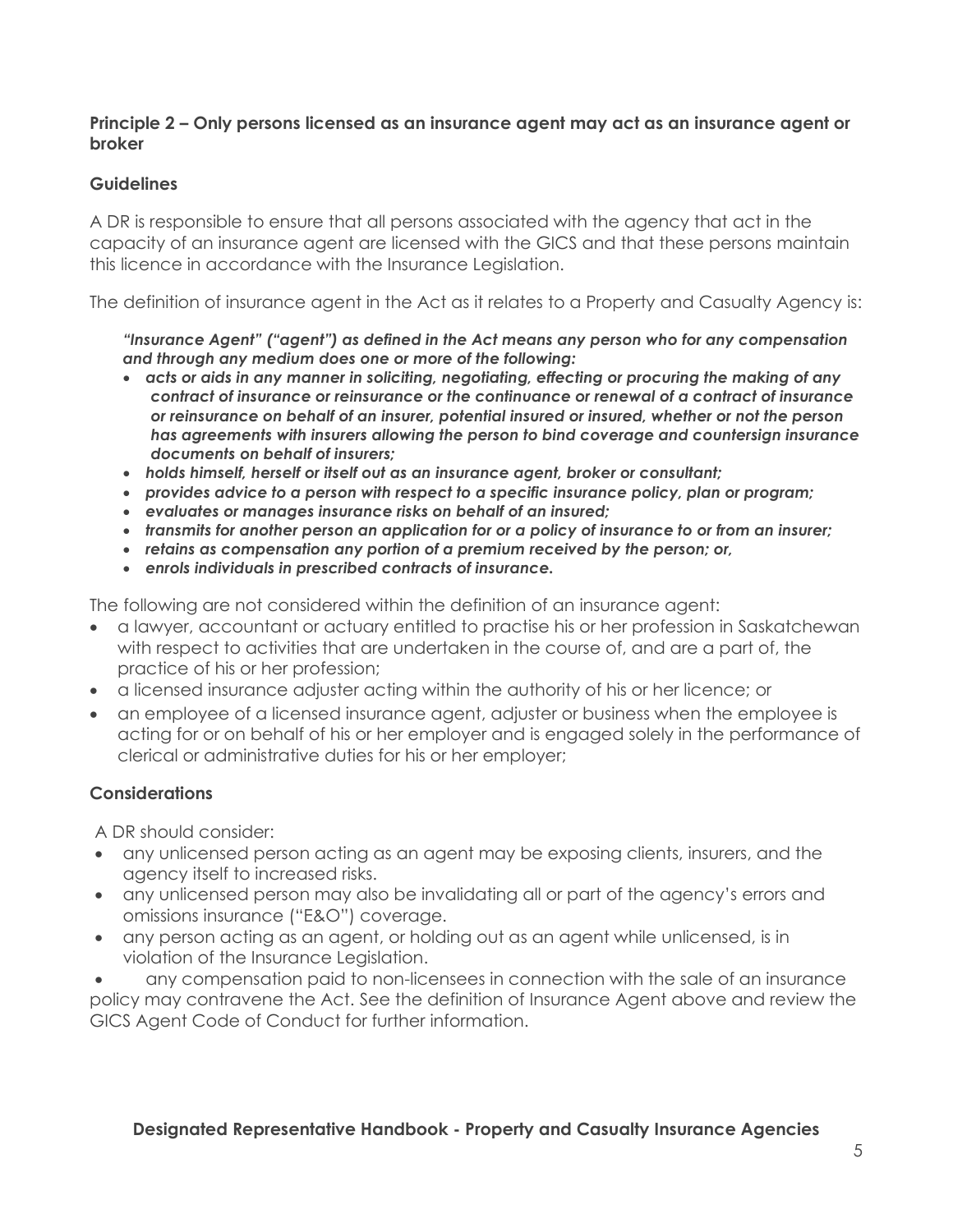#### **Principle 3 – Licence applications, annual reporting forms and transfer of recommendation forms are filed, and prescribed fees and fines are paid in accordance with the Regulations**

### **Guidelines**

A DR is responsible to ensure that all applications for licensing (individual and agency) are accurate and fully completed. This includes initial applications, transfer of recommendation forms and agency annual reporting forms.

- The DR must establish reasonable screening procedures for new applicants which include:
	- o certifying in writing that the applicant or insurance agent:
		- is of good character;
		- has met the licensing requirements as set out by GICS; and
		- is knowledgeable about the class of insurance for which the applicant or insurance agent is applying.
- The DR must ensure that all licensees associated with the agency submit to GICS their annual reporting forms in enough time to allow for the continuation of the licence prior to the expiry of the annual reporting period. All required fees and, if applicable, any outstanding fines must also accompany the annual reporting form.
- A DR must ensure that all disciplinary assessments (fines or costs) assessed to the agency are paid within the timeline provided by the GICS.
- All queries from the GICS must be responded to within the time frames established by the GICS in each query.

## **Considerations**

- individuals new to the insurance industry may not be considered fully knowledgeable about the class of insurance for which they are applying.
- it is important to take into account what duties and responsibilities the new licensee will be required to perform.
	- o Are these duties in line with the knowledge and experience they have within the industry?
	- o Are individuals appropriately supervised in accordance with the level of knowledge, skills and abilities they have?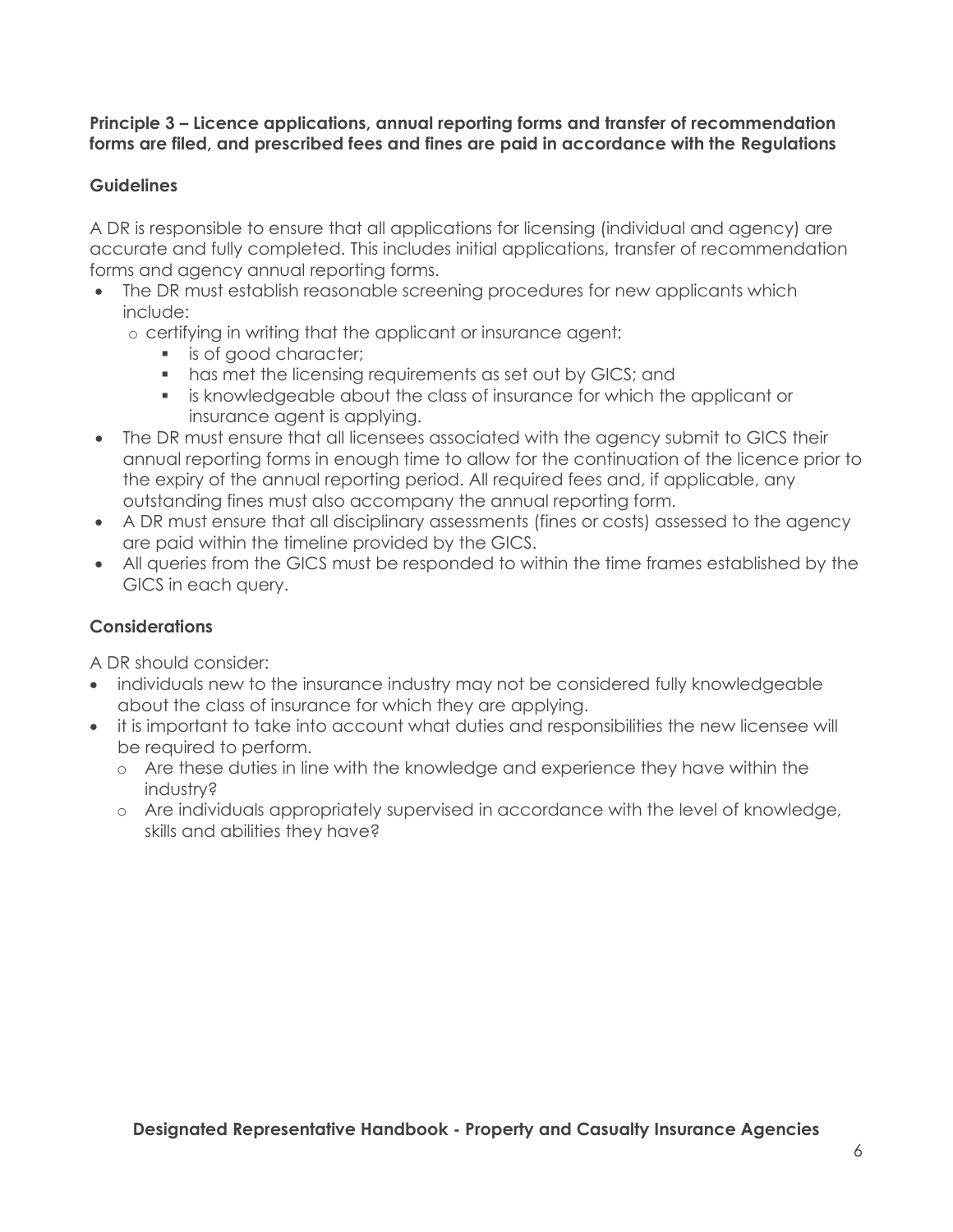#### **Principle 4 – Licensees must comply with the Insurance Legislation and all other legislation governing their business activities**

## **Guidelines**

- The obligation of the DR is the management and supervision of the agency and all associated persons regardless of whether they are a licensee. The DR must work to support compliance efforts by all persons associated with the agency. This obligation also extends to all locations where licensed persons conduct insurance business, including but not limited to full branches, sales offices, service offices and home offices.
- The DR, as part of their management and supervision of the agency is to ensure all persons associated with the agency are aware of the regulatory requirements regarding the business of insurance.
- If a licensee's employment or contract with the agency is terminated the DR must immediately notify GICS that the recommendation is cancelled and the reasons for the cancellation (i.e., the how and why of cancellation).
- The DR must make certain that current office policies and procedures are in place and that all persons associated with the agency are aware of them and follow them. These policies must be consistent with the requirements set out in the Insurance Legislation.

## **Considerations**

- do current office policies and procedures include supervision of all persons associated with the agency at all locations?
- do the office policies and procedures include a copy of the Code of Conduct and the GICS Bylaws?
- do persons associated with the agency understand the licensing and conduct standards outlined within the GICS Bylaws?
- do all persons associated with the agency know who the agency's DR is?
- are periodic reviews conducted to ensure agency policies and procedures remain relevant and are complied with?
- do all persons associated with the agency understand the proper handling of monies including receipt procedures and controls?
- does the agency have abeyance and diary controls in place? Are they being monitored?
- has the agency addressed account management and acceptable file maintenance? This includes where copies of client files may be kept, security, confidentiality and privacy issues.
- are training sessions on brokerage software and systems provided to all persons associated with the agency?
- has the agency detailed a position on secondary occupations for staff? Is there an approval process in place, including notification and acceptance by the GICS?
- do the policies and procedures include information relevant to other legislation that governs the business of the agency (i.e., privacy, anti-spam legislation, SGI Auto Fund)?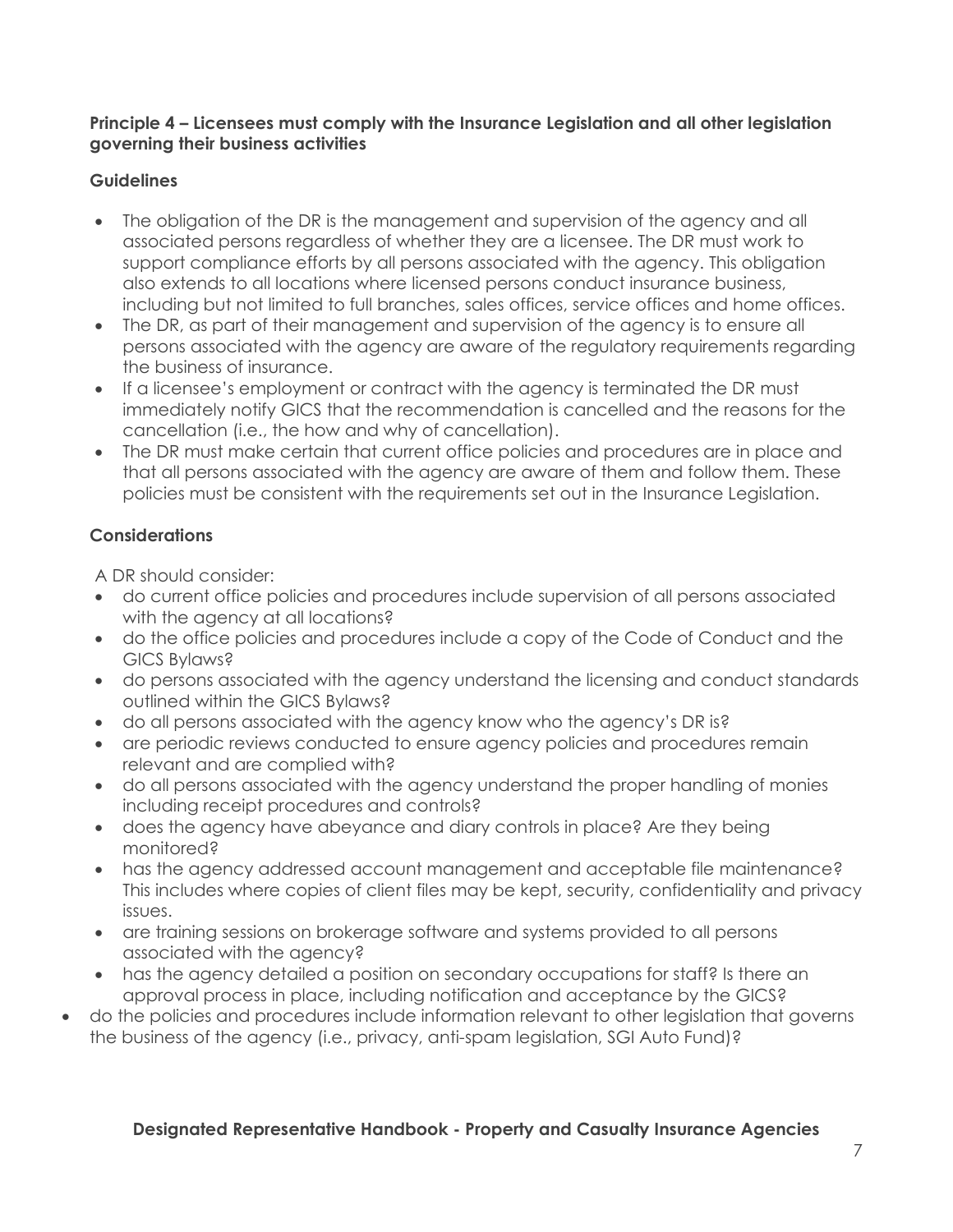#### **Principle 5 – Licensees must be provided with, and use, all information respecting insurance that is necessary to properly conduct insurance business**

#### **Guidelines**

- The DR must remain current on:
	- o industry trends;
	- o insurer requirements; and
	- o market requirements.
- The DR must share this information, as appropriate, with any person associated with the agency.
- The DR must pay particular attention to information that could impact the business of the agency and ensure this information is highlighted to all concerned.
- The DR must make the following information available to all staff:
	- o current documentation and forms; and
	- o bulletins and other industry publications.

## **Considerations**

A DR should consider developing training programs specific to the agency's and every licensee's areas of practice or specialization.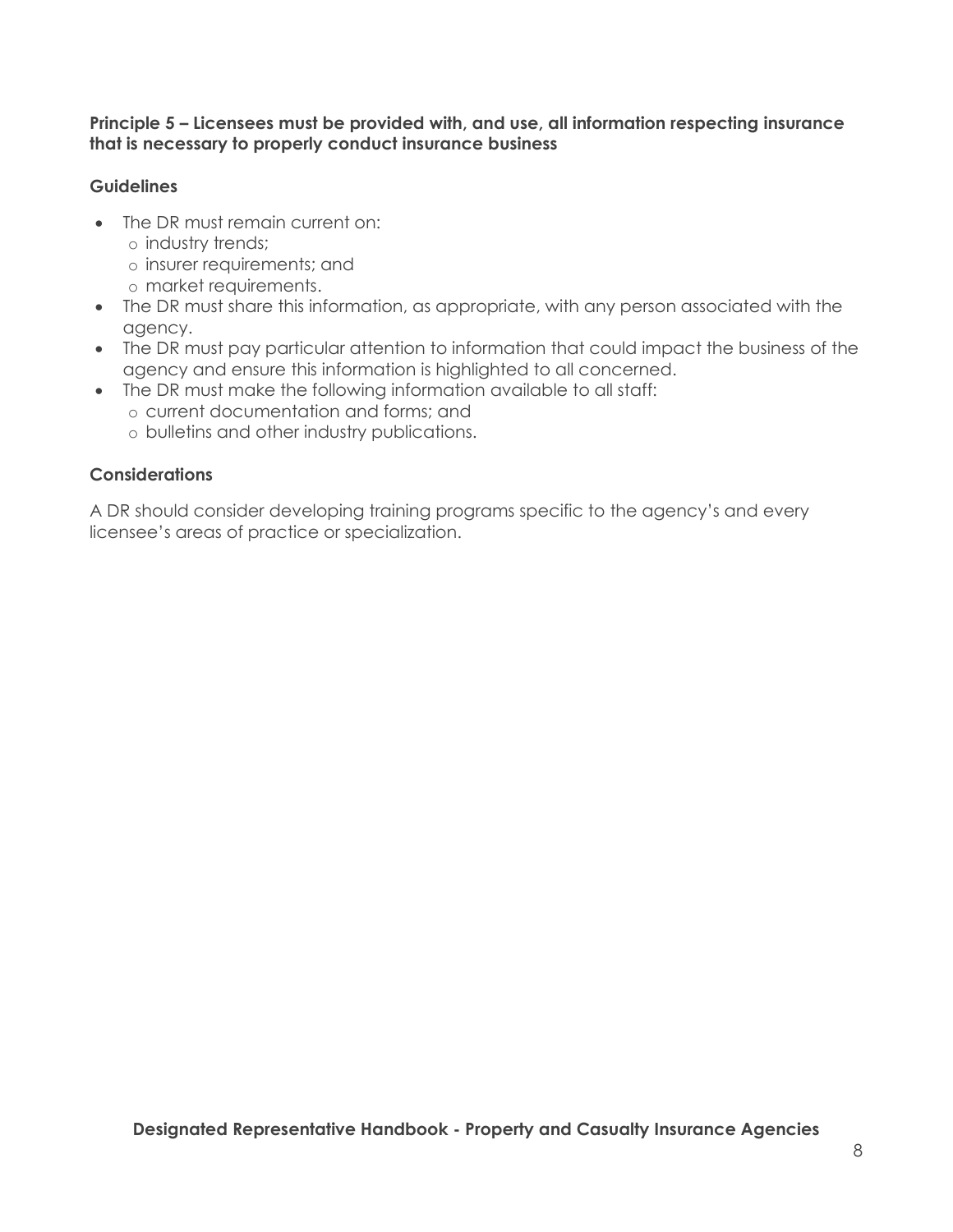## **Principle 6 – All agency books, records and accounts must be maintained in accordance with the Insurance Legislation**

## **Guidelines**

Books and records must be maintained on a current basis. This includes financial records as well as records of all client interaction with the agency. A DR must ensure that:

- persons associated with the agency are diligent in recording client contact with respect to insurance transactions, whether that contact was in person, over the telephone, over any form of digital medium or through hard copy documents; and
- qualified individuals are assigned to carry out all responsibilities.

## **Considerations**

- utilizing the full potential of the agency's brokerage management system is encouraged so the full potential of the software can enhance its management reporting abilities.
- reviewing the GICS Agent Code of Conduct which speaks in detail to file retention. File retention is the time period for which inactive and cancelled files should be kept.
	- o the Act allows prosecution or disciplinary action for up to three (3) years from the date the facts of a misconduct situation came to the knowledge of the Regulator.
	- o under *The Limitations Act*, most actions must be commenced within two (2) years from when the claimant knew or ought to have known about the occurrence, the causes of the occurrence, and who might be held responsible.
	- o *The Limitations Act* provides an ultimate limitation of 15 years from the date of the act or omission.
	- o for minors, persons incompetent to manage their affairs, and in the case of domestic assault or sexual assault, the limitation period does not apply, so effectively a lawsuit may begin decades after an occurrence.
- having a written plan in place to recover client records, accounts receivable, or any other information with respect to a current or former client. This may include a regular scheduling of computer backups of all books, records and accounts. All agency client records, digital and paper, should be stored to ensure safety from theft, water and fire damage.
- digitizing paper files to alleviate storage issues; and
- off site storage of digital/computer files and paper files.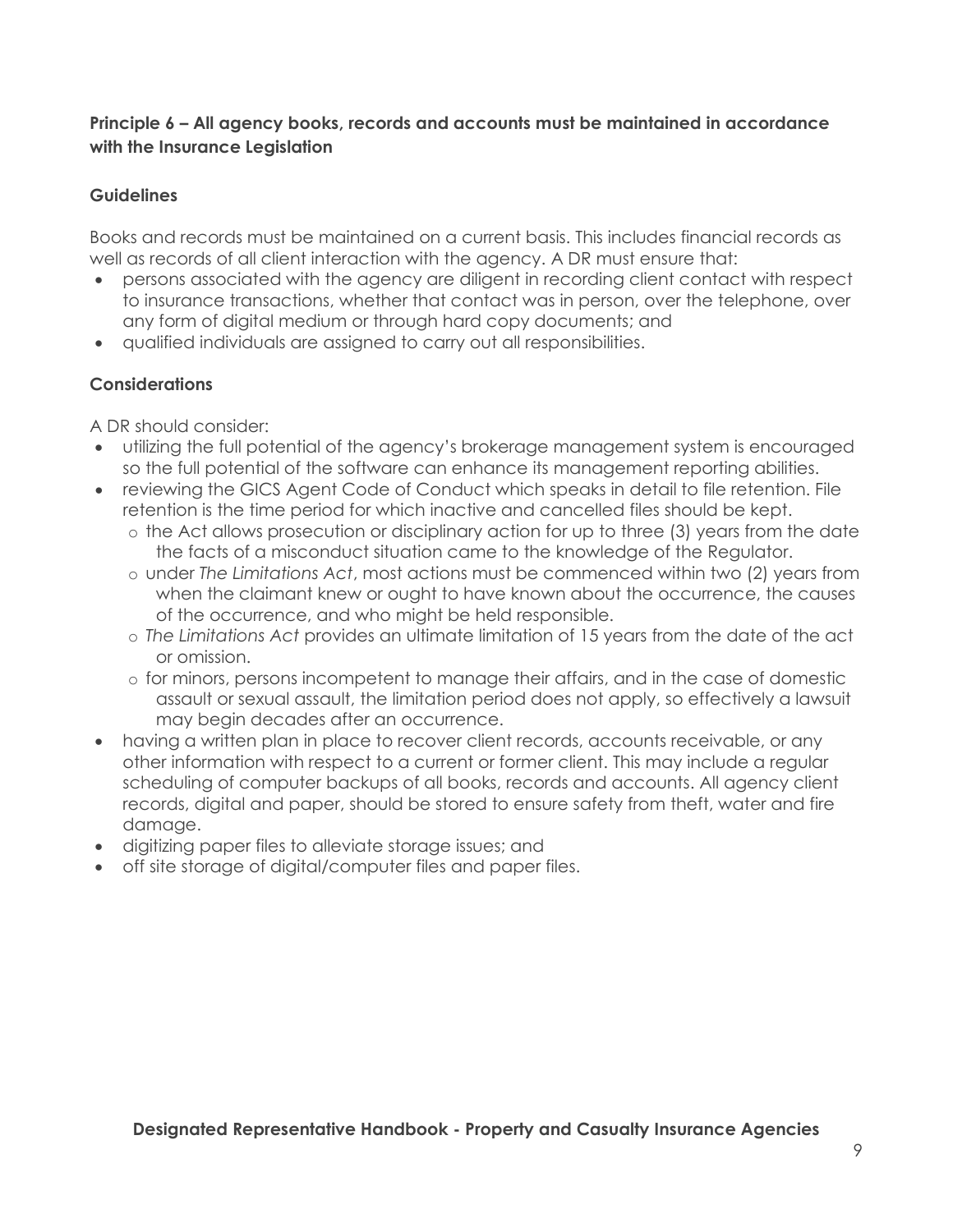#### **Principle 7 – Errors and omissions insurance (E&O) must be maintained in accordance with the Regulations**

#### **Guidelines**

• The agency's E&O must be maintained in accordance with section 5-10 of the Regulations*.*

*5-10(1)(b) every business that applies for or holds an insurance agent's licence for one or more classes of property and casualty insurance other than crop hail insurance shall maintain and provide annually:* 

*(i) proof of a valid policy of errors and omissions insurance that:* 

*(A) provides a minimum of \$1,000,000 coverage with respect to any one occurrence and a minimum aggregate limit of \$2,000,000 with respect to all occurrences within a year; (B) covers the insurance activities of the licensee; and* 

- *(C) is underwritten by an insurance company licensed to do business in Canada; and (ii) a bond in the amount of \$20,000;*
- The DR must provide a copy of the agency's E&O coverage to the GICS each year upon renewal of the E&O coverage.
- The DR must immediately notify the GICS of all lapses, cancellations, or changes to E&O coverage.
- The DR must ensure that the E&O coverage includes all business or trade names under which the agency operates.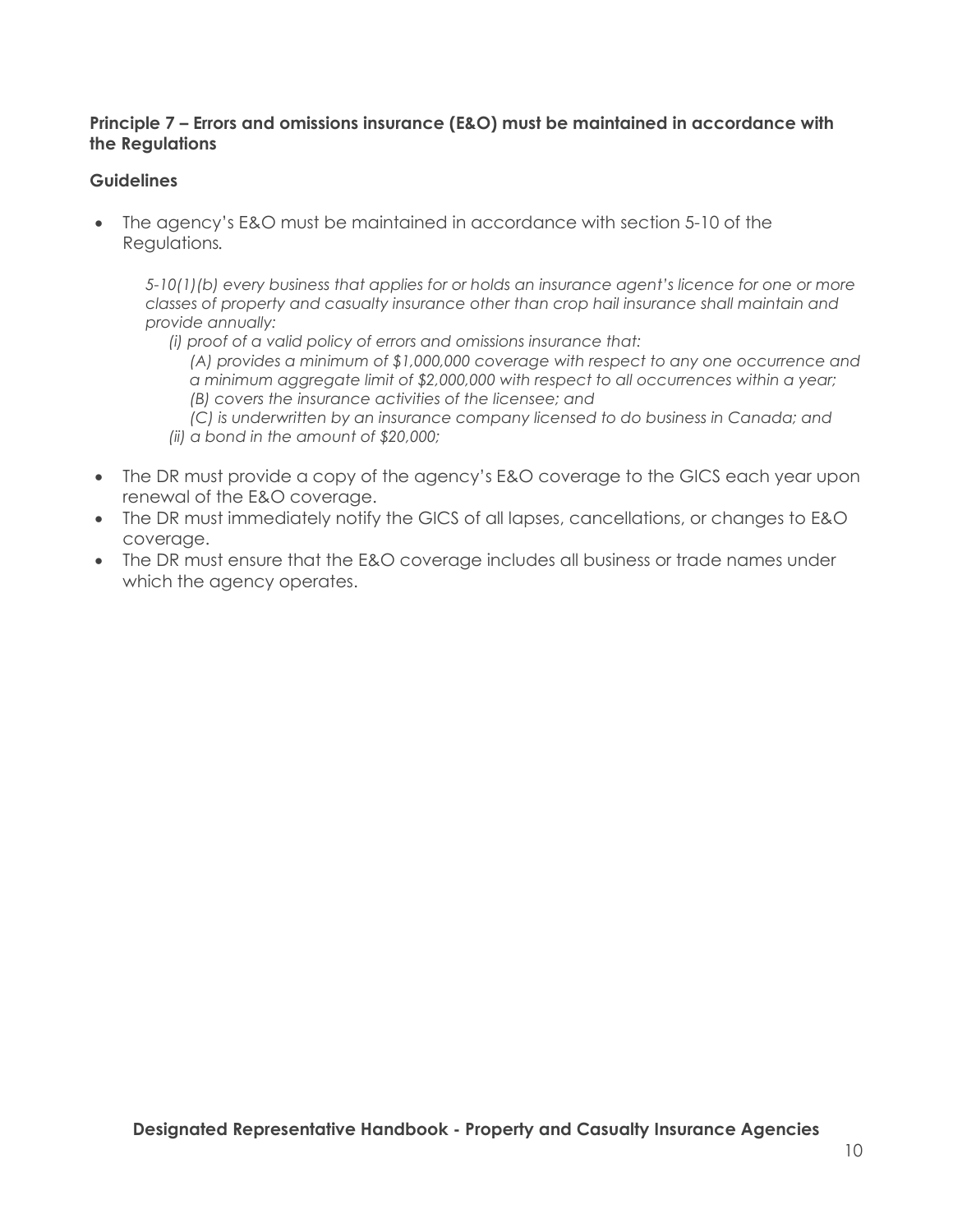## **Principle 8 – Appropriate procedures must be established and followed such that the requirements of Principles 1-7 are met**

## **Guidelines**

- The DR must be familiar with the Insurance Legislation as well as the GICS Agent Code of Conduct.
- The DR must aim to establish and maintain a supervisory environment that fosters the business objectives and professionalism of the agency, promotes the regulatory process and the Fair Treatment of Customers Guiding Principles.
- The DR must establish appropriate standards relating to the delegation of their duties.
- The agency through the DR must place a high priority on and take all reasonable steps to ensure compliance with the Insurance Legislation and other governing legislation.
- The DR must have policies and procedures in place to ensure that the GICS is notified of the following:
	- o **immediate notification of:**
		- the failure to maintain the prescribed financial security requirements (E&O or the bond), pursuant to sections 5-10 and 5-23 of the Regulations;
		- any change in the name of the business;
		- **any corporate change, such as:** 
			- $\checkmark$  amalgamation of the business;
			- ✓ sale of the business;
			- ✓ dissolution of the business; or
			- $\checkmark$  for a partnership, any change in the membership of the partnership or of the general partners of a limited partnership;
		- **any withdrawal of a licence recommendation;**
		- **•** any change in DR;
		- any change in address or contact information; and
		- any proceeding in bankruptcy, including a consumer proposal.
	- o **notification within 30 days of:**
		- the commencement of any criminal or quasi-criminal proceedings anywhere in the world against the agency or the agency's directors or officers;
		- the commencement of any professional, occupational or regulatory body proceedings anywhere in the world against the agency or the agency's directors or officers, including, but not limited to:
			- ✓ actions by any organization in which the agency's DR, officers or directors hold a designation;
			- ✓ any written notification regarding a suspension or cancellation of an agency contract from an insurer or MGA; or
			- ✓ actions by any regulatory body in which the agency, DR, officers or directors hold a registration or a licence; and
			- ✓ the commencement of any other type of legal action, respecting the business of insurance, or any other financial service, against the agency, DR, officers or directors, including but not limited to class action lawsuits or civil actions.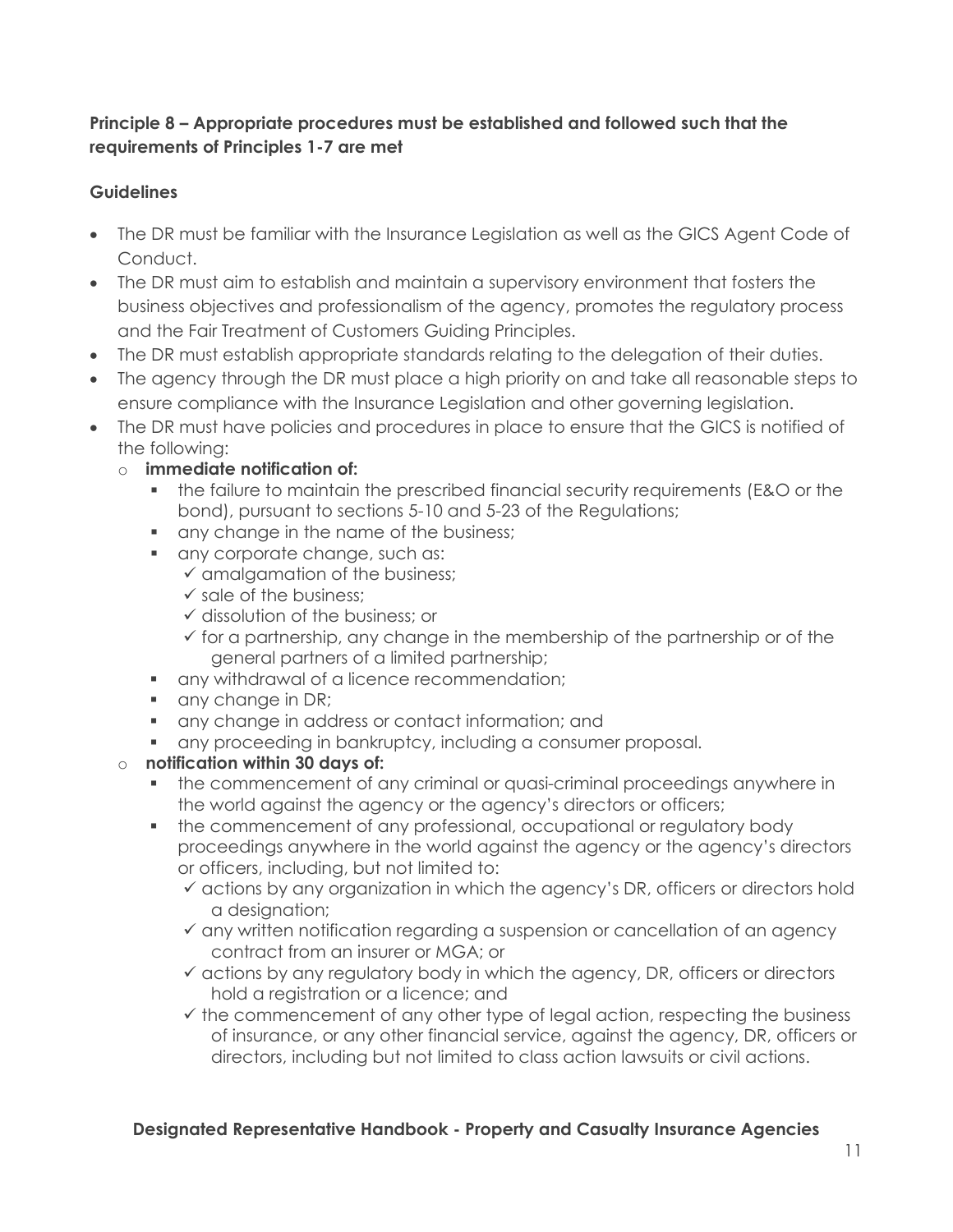• Where deficiencies in procedures are noted by the GICS staff during any audit/ review or investigation, a plan to address these deficiencies must be prepared, submitted to the GICS and implemented as identified in the plan.

## **Considerations**

- are appropriate levels of supervisory staff present in the agency and any other offices including branch and home offices?
- is there a current policies and procedures manual for the agency and any other offices including branch and home offices?
- is all relevant information/material available and known to all licensees associated with the agency (e.g. central resource area, intranet)?
- does the agency monitor agency personnel for compliance with agency policies, procedures and Insurance Legislation?
- are staff required to report to the DR instances of non-compliance with Insurance Legislation and agency policies and procedures?
- are there procedures in place to ensure that the GICS compliance queries are responded to within a reasonable time frame? Does the DR follow up with the individual agent to ensure queries have been responded to?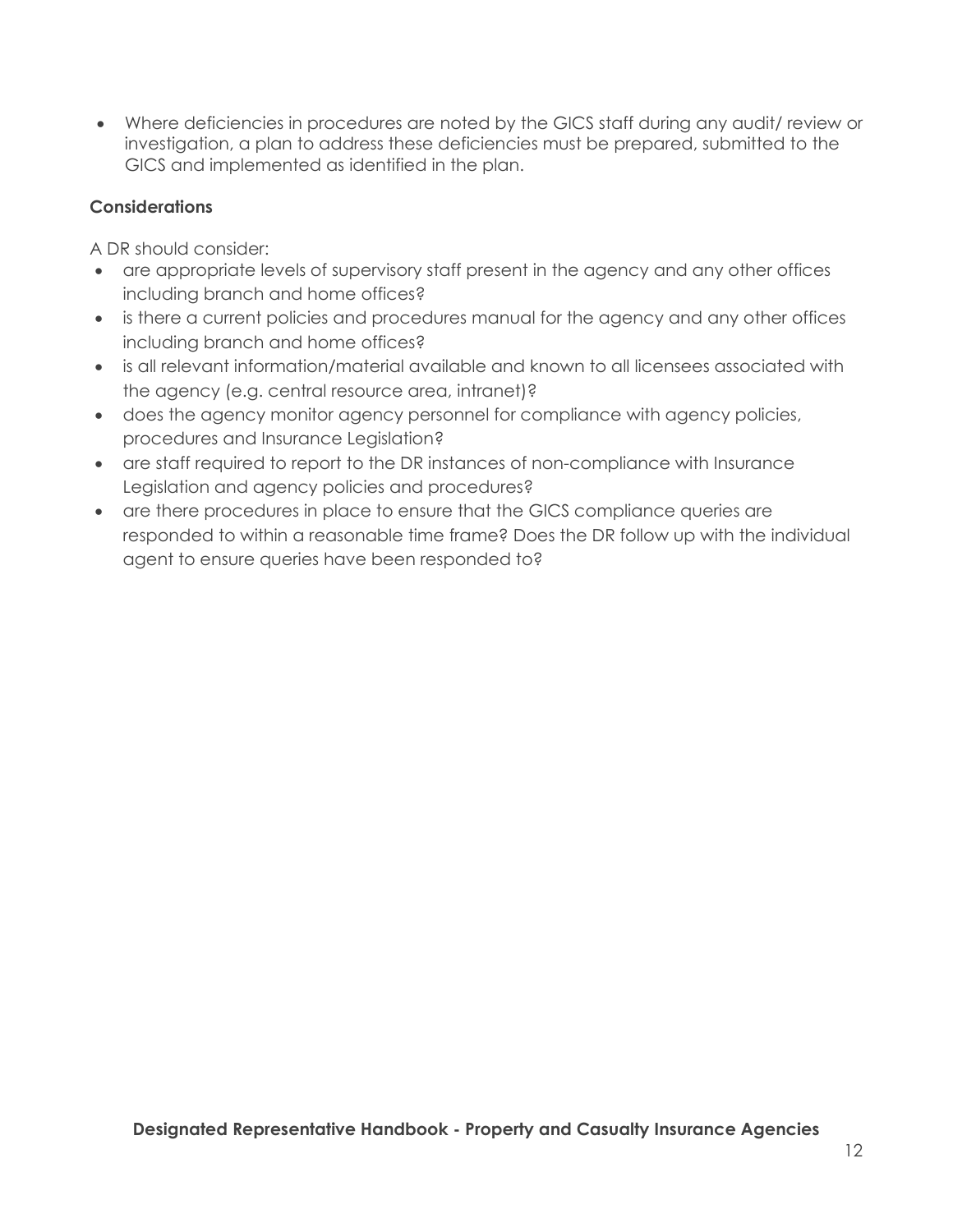#### **Appendix A – Changes to DR**

The agency management and the DR need to be aware of the requirements to make a change to the DR.

#### **Resignation of the DR**

A DR who resigns as DR or leaves the agency shall give notice of resignation to the agency and at the same time the DR also files that notice with the GICS.

An agency whose DR resigns as DR or leaves the agency must within 14 days after the resignation, submit to the GICS a written designation of an individual who meets the requirements of the Act and the Regulations. A DR Transfer of Recommendation Form will be required. This form is available on the Insurance Councils website www.skcouncil.sk.ca

#### **Revocation of the DR**

If the agency revokes the DR's designation or terminates the DR's employment the agency shall immediately notify GICS in writing of that fact and shall provide GICS with specific reasons for the revocation.

The agency must also submit to the GICS a written designation of an individual who meets the requirements of the Act and the Regulations. This is done using the DR Transfer of Recommendation Form. This form is available on the Insurance Councils website – www.skcouncil.sk.ca

#### **Death of the DR**

If the DR dies, the agency shall immediately notify GICS.

An agency shall within 14 days after death of the DR, submit to the GICS a written designation of an individual who meets the requirements of the Act and the Regulations. This is done using the DR Transfer of Recommendation Form. This form is available on the Insurance Councils website – www.skcouncil.sk.ca.

An agency that does not have a new DR designated within the time frames specified is subject to the suspension of the agency's licence until a DR is designated.